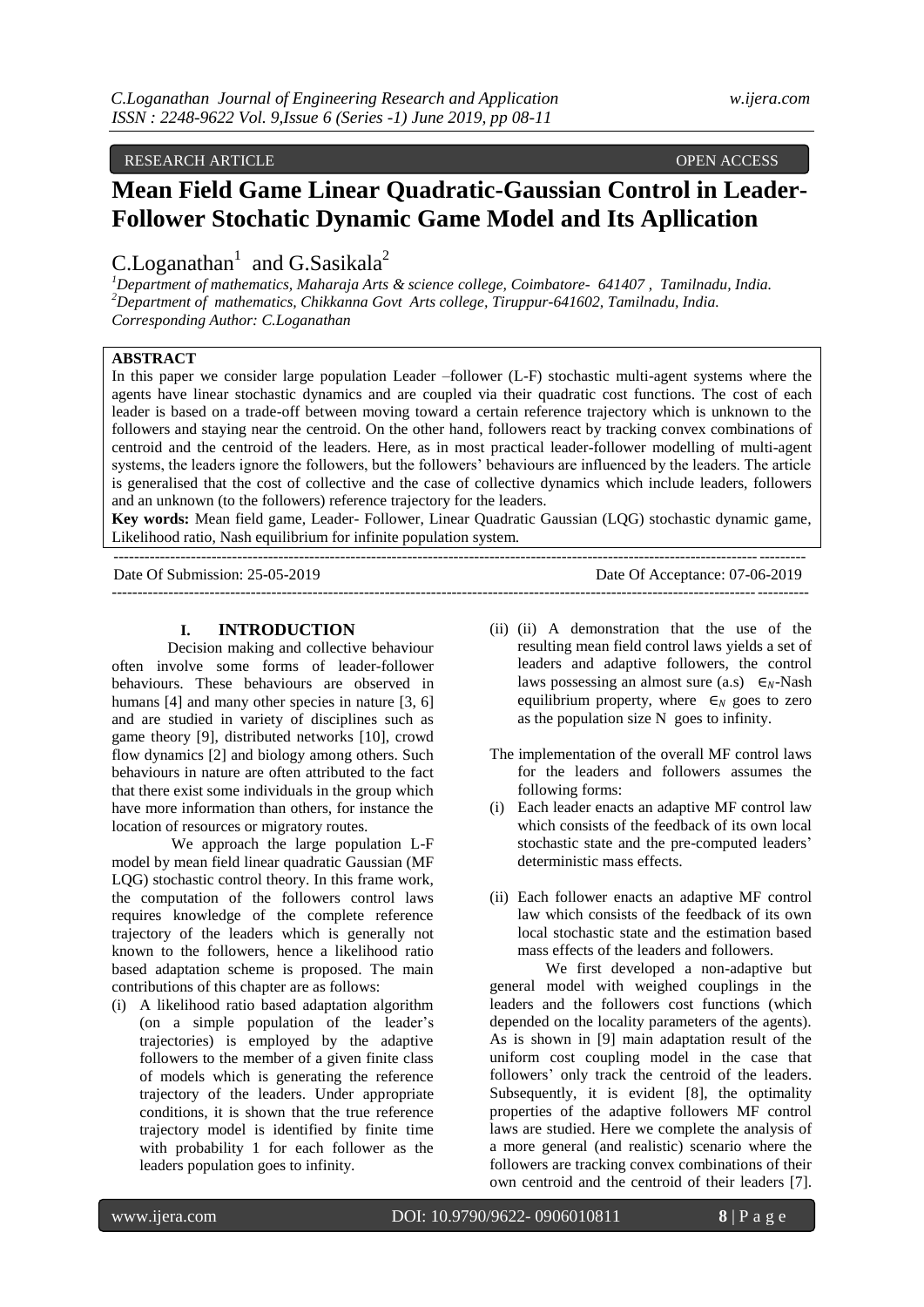Hence, we have an  $\epsilon_{N}$ - Nash equilibrium property for the adaptive followers of MF control laws.

## **II. PROBLEM FORMATION, TERMINOLOGY AND APPLICATIONS**:

Let the following notation be used to represent the integer valued subscript as the label for a certain agent of the population and superscript L and F for leader and follower agent respectively. In addition the expected value of a random variable, i.e.,  $\overline{z}(t) = E_z(t)$  is computed.. Again ||.|| denotes the 2-norm of vector and  $\mathbb{I}.\mathbb{I}_{\infty}$  denotes the infinity or sup norm. Then  $||z||_0 = (Z^T Q Z)^{\frac{1}{2}}$ stands for any appropriate dimension vector z and matrix  $Q \ge 0$ . A<sup>T</sup> denotes the transpose of vector or matrix A and the trace of a square matrix A. Let  $C_n$ be the family of all n-dimensional continuous functions on  $\mathbb{R}^+$  and

 $C_n{}^b = \{ f \in C_n : ||f||_{\infty} =$  $sup_{t>0}$ | $f(t)$ | <  $\infty$  }.

Note that  $C_n^b$  is a Banach space under the norm  $\|.\|_{\infty}$ .

Let L denotes the countably infinite set of leaders,

$$
\{L_1, 2, \ldots, L_{NL}\} \subset L
$$

of cardinality  $N_L$  and similarly for set of countably infinite followers F and the subset

$$
\begin{array}{cccc}\n\{F_{1,2}, \ldots, F_{NF}\} & \subset & F \\
2 & \end{array}
$$

of cardinality  $N_F$ . We assume that  $L \cap F = \emptyset$ .

### **1.1 Leader Stochastic LQG dynamic game model**

The dynamics for the  $N_L$  leaders are given by

$$
dz_i^L = (A_i z_i^L + B_i u_i^L) dt + C_i d w_i^L, \quad t \ge 0, \quad 1 \le i \le N_L
$$

where  $z_i^L \in \mathbb{R}^n$  is the state,  $u_i^L \in \mathbb{R}^m$  is the control input, and {  $w_i^L : 1 \le i \le N_L$  } denotes a set of independent  $\rho$  - dimensional standard Wiener processes. The matrices  $A_i$ ,  $B_i$  and  $C_i$  have compatible dimensions.

Let  $=[A_i, B_i, C_i]$  be defined as the dynamical parameters associated with leader i,

 $1 \le i \le N_L$  where we assume that, for all  $1 \le i \le N$ , are in the compact set  $\Theta_L$ . The initial states

 $\{(0): 1 \le i \le N_L\}$  are assumed to be independent of {  $w_i^i : 1 \le i \le N_L$ }. In addition we assume that  $sup_{1\leq i\leq N}$   $E\|Z_i^L\|^2<\infty$ .

The admissible control set for leader i,  $1 \leq$  $i \leq N_{\rm L}$ , is given by

 $\mathcal{U}_i^L = \{ : i^L(t) \text{ is adapted to sigma-field } \sigma(z_i^L(s)), \}$  $s \leq t$ ,  $1 \leq i \leq N_{L}$ 

and

$$
\|z_i^L(T)\| = O(\sqrt{T}), \quad \int_0^T \|z_i^L(T)\|^2 dt = O(T) \text{ a.s }.
$$

Again the cost function of the leaders is based on a trade-off between moving towards a common reference trajectory and keeping cohesion of the flock of leaders by tracking their Centroid.

Let 
$$
(z^{L \cdot NL})(.) = \lambda h(.) + (1 - \lambda) (z^{L})(.)
$$

Where  $\lambda$  is a

scalar in (0, 1), h belongs to  $C_n^b$  is a reference trajectory known to all the leaders and

$$
(z^{L,N_L})(.) = \frac{1}{N_L} \sum_{i=1}^{N_L} z_i^L \qquad \qquad (.)
$$

6 is the centroid

of the leaders. The objective of each individual leader i,  $1 \le i \le N_L$  is to minimize its long time average (LTA) (i.e., ergodic) cost function given by

$$
\int_{i}^{L, N_{L}} (u_{i}^{L}, u_{-i}^{L}) = \lim_{T \to \infty} \sup \frac{1}{T} \int_{0}^{T} (\left\| Z_{i}^{L} - \Psi^{L}(z^{L, N_{L}}) + \right\|_{Q}^{2} + \left\| u_{i}^{L} \right\|_{R}^{2})
$$
  
dt

where the matrices O and R are symmetric positive semi- definite and symmetric positive definite respectively, with compatible dimensions and

$$
u^{L}_{-i} \; = \; ( \; u^{L}_{1}, \ldots . , u^{L}_{i-1}, u^{L}_{i+1}, u^{L}_{N_L} \;), \; u^{L}_{i} \; \; = \; ( \; u^{L}_{1}, \ldots . . . . . . . . . . . . , u^{L}_{N_L} \; )
$$

To indicate the dependent  $J_i^L$  on (  $u_i^L(.)$ ,  $u_{-i}^L(.)$  and the leaders population size N<sub>L</sub>, we write it as  $J_i^{L,N_L}(u_i^L, u_{-i}^L)$ . Note that the leaders mean field cost coupling (5) is the same as mean field coupling in the basic models considered in [5], but with time varying offset term h(.). If  $\lambda = 1$ then the leaders become independent such that each leader is interested in optimality tracking h(.) .

## **1.2 Follower Stochastic LQG Dynamic Game Model**

Similarly the dynamics for the  $N_F$  followers are given by

$$
dz_i^F = (A_i z_i^F + B_i u_i^F) dt + C_i dw_i^F, t \ge 0, 1 \le i \le
$$

where  $\mathbf{z}^F_i \in \mathbb{R}^n$  is the state  $u_i^F \in \mathbb{R}^m$  is the control input, and  $\{ w_i^F : 1 \le i \le N_F \}$  denotes a set of independent  $\rho$  - dimensional standard Wiener processes independent both {  $\{w_i^L: 1$  $\leq i \leq N_{L}$ } and {(0) **:** 1  $\leq i \leq N_{L}$  }. The matrices  $A_{i}$ ,

 $B_i$  and  $C_i$  have compatible dimensions.

Let  $\theta_i = [A_i, B_i, C_i]$  be defined as the dynamical parameter associated with follower i,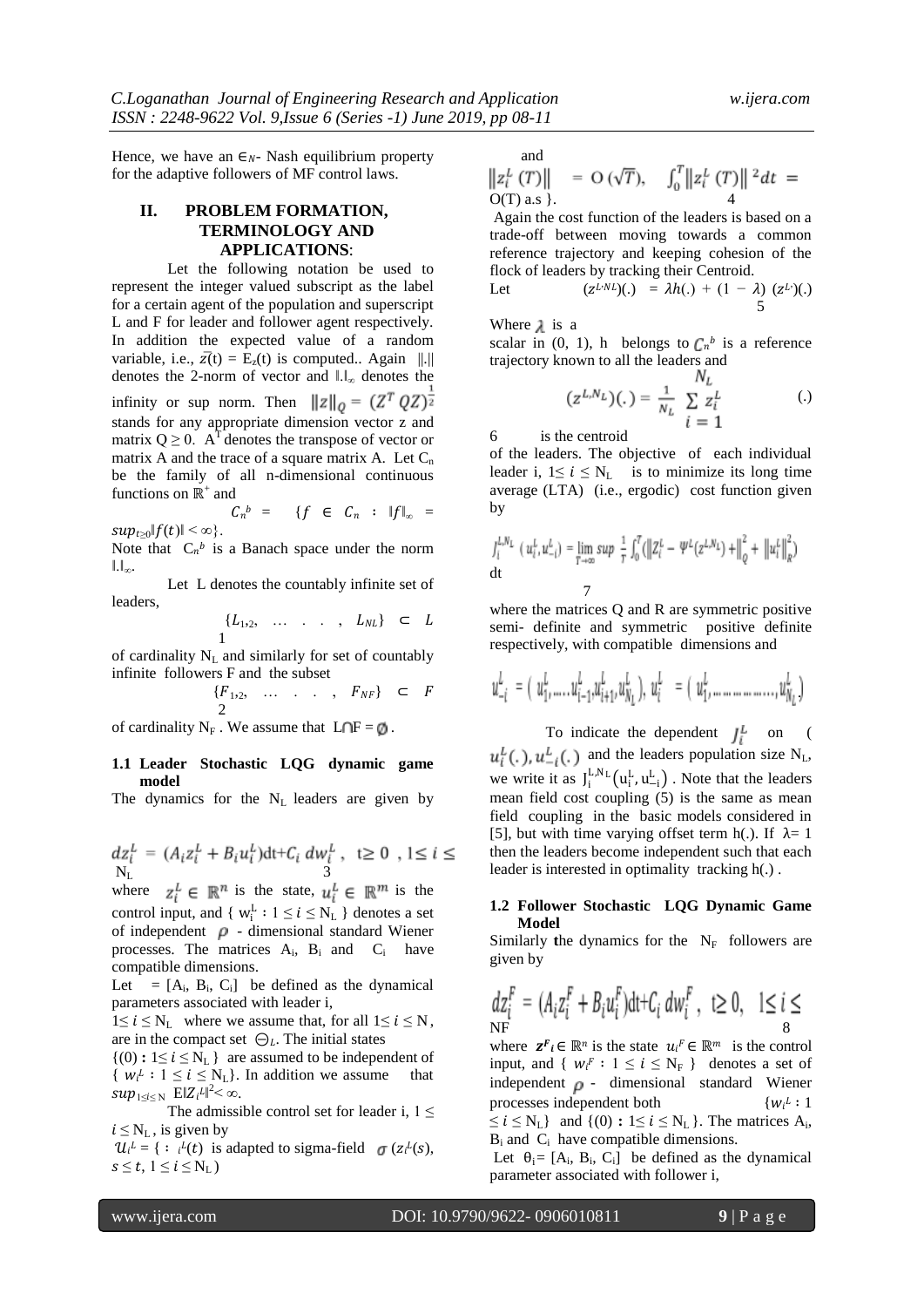$1 \le i \le N_F$ , where we assume that, for all  $1 \le i \le N_F$ are in the compact set  $\bigcirc_F$ . The initial states

 ${z_i^F(0) : 1 \le i \le N_F}$  are assumed to be independent and also independent of

 $\{w_i^F: 1 \le i \le N_F\}, \{w_i^L: 1 \le i \le N_L\}$  and  $\{z_i^F\}$ (0) **:**  $1 \le i \le N_F$  }.

In addition, we assume that  $sup_{1\leq i \leq N}$  $E\|Z_i^F(0)\|^2 < \infty$ .

The admissible control set for follower i,  $1 \le i \le N_F$  is given by

 $\mathcal{U}_i^F = \{u_i^F : u_i(t)$  which is adapted to sigma-field  $(z(s), z_k^L(s), s \le t, 1 \le i \le N_F, 1 \le j \le N_L)$ and

$$
\|z_i^F(T)\| = O(\sqrt{T}), \int_0^T \|z_i^F(T)\|^2 dt = O(T) \text{ a.s } \}
$$

The followers react by tracking a convex combination of their own centroid and the centroid the leaders. We let

 $\Psi^F(z^{LNL}, z^{F\cdot NF})(\cdot) = \mu z^{LNL}(\cdot) + (1 - \mu) (z^{F\cdot})(\cdot)$ 10

where  $\mu$  is a scalar in (0,1),  $(z^{F,N_F})(.) =$ 1  $\frac{1}{N_F} \sum_{i=1}^{N_F} z_i^F$  $(.)$  11

is the centroid of the followers and  $z^{L \cdot N}L$  is the centroid of the leaders defined in (5). The objective of each individual follower i,  $1 \le i \le N_F$ is minimized its long time average (LTA) (i.e., ergodic) cost function, given by

$$
J_i^{F,N} (u_i^F, u_{-i}^F, u^L) = \lim_{T \to \infty} \sup \frac{1}{T} \int_0^T (||Z_i^F - \Psi^F(z_{-i}^F)||Z_i^F - \Psi^F(z_{-i}^F))
$$

where the matrices Q and R are symmetric positive semi- definite and symmetric positive definite respectively, with compatible dimensions and

,  $N = N_L + N_F$ .

To indicate the dependency of  $I_i^F$  on ( and N is the population size of the system, we write it as  $J_i^{L, N_L}$  ( $u_i^L, u_{-i}^L, u^L$ ). We note that in this model (i) the leaders are coupled to each other through their cost functions and respond to each of other their reference, and (ii) the followers attempt to track the convex combination of both their own centroid and the centroid of the leader.

#### **1.3 Application**

The leader-follower modelling of this chapter is motivated by many practical problems in which some agents in a group have more information than the others.

Application of the model is leaderfollower dynamic version of Keynes' beauty contest games in economics. Keynes proposed beauty contest games where a newspaper print would print some photographs and people would vote for the prettiest faces. Everyone who picked

the most popular face automatically entered a lottery to win a prize. Keynes remarked that the stock market is similar to beauty contest games where each investor would like to guess the other investors guesses. (see example 1 in [1]). A similar approach to MF stochastic control is considered in [1] to study large population static aggressive games such as Keynes' beauty contest games. Now we formulate a leader-follower LQG dynamic version of Keynes' beauty contest games. Here we consider a large population of players divided into two groups: (i) the leaders, as large well informed players (e.g., institutional investors in the stock market), and (ii) the followers (e.g., retail investors in the stock market). The state of each player is its publicly announced prediction of the prettiest face where  $l(.)$  denotes the state of the i<sup>th</sup> leader ( $1 \le i \le N_L$ ) and  $z_i^F$ (.) denotes the state of the i<sup>th</sup> follower ( $1 \le i \le N_F$ ). The leaders and followers have linear stochastic dynamics given in 3 and 12 with different classes of parameters  $\ominus_L$  and  $\ominus_F$ . The average prediction of the leaders and followers are given by their centroids

$$
z^{L,N_L}(.) = \left(\frac{1}{N_L}\right) \sum_{i=1}^{N_L} z_i^L \text{ and } z^{F,N_F}(.) = \left(\frac{1}{N_F}\right) \sum_{i=1}^{N_F} z_i^F
$$
  
respectively.

Based on the quadratic payoff functions considered in [2], we formulate cost functions of the agents as follows. The leaders would like to minimize their cost functions (7) based on a tradeoff between making guesses, close to the exogenous private informative h(which is unknown to the followers) and guessing close to their own average prediction  $z^{L \cdot NL}$  (.). On the other hand, the follower would like to guess, close to some convex combination of their own average prediction  $z^{F}$ . (.) and the average prediction of the leader  $z^L$  (.).

#### **REFERENCES**

- [1]. D.AcemogluandM.K. Jenson,Robust comparative statics in large static games. In Proc,  $49<sup>th</sup>$  IEEE, CDC, Atlanta,(2010), PP: 3133-3139.
- [2]. F.Aube and R.Shield, Modelling the effect of leadership on crowd flow dynamics, Cellular Automata : 3305(2004), PP: 601-611.
- [3]. I.D.couzin, J.Krause, N.R.Franks and S.A Levin, Effective leadership and decision making in animal groups on the move, nature, 433(2005), PP: 513-516.
- [4]. J.R.G.Dyers, A.Johansson, D.Helbing, I.D.Couzin and J.Krause, Leadership, Consensus decision making and collective behaviour in humans, Phil. Tran. Royal Soc, B: Bio Sci., 364(2009), PP: 781-789.
- [5]. M.Huang, P.E.Caines and R.P.Malhame, Large– Population cost–coupled LQG problems with non-uniform agents. Individual–mass behaviour